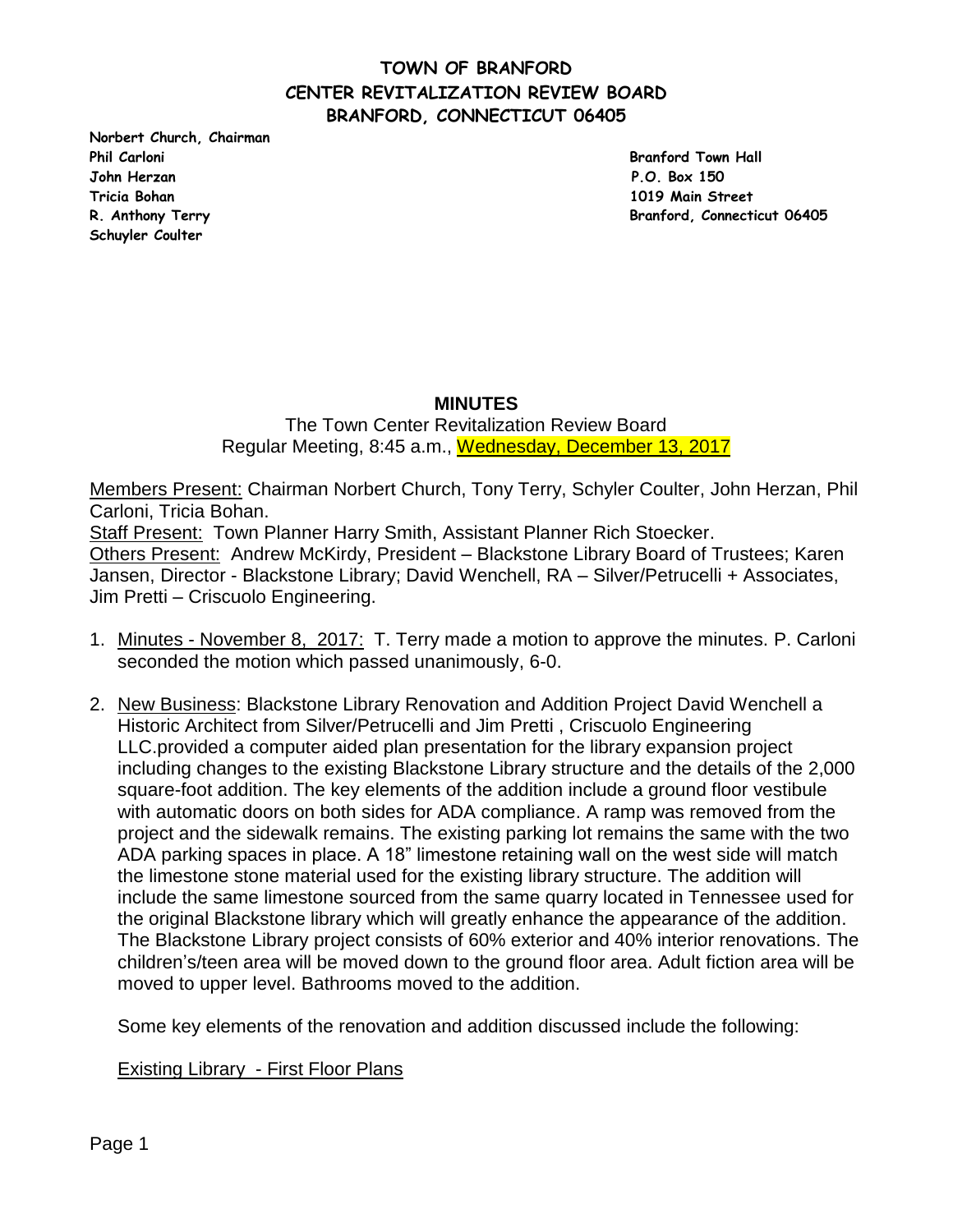**Norbert Church, Chairman Phil Carloni Branford Town Hall John Herzan P.O. Box 150 Tricia Bohan 1019 Main Street Schuyler Coulter** 

**R. Anthony Terry Branford, Connecticut 06405**

- First floor layout for the first floor will stay essentially the same with.slight changes to the reference desk area. Historical documents office will be removed from the mezzanine area.
- Auditorium improvements will include sound improvements and painting the ceiling. There will be a glass wall in the mezzanine above the railing. The area will be used for lectures with an added separate sound system. The mezzanine is about 14 feet in width with modular furniture and accordion partitions planned. Sight lines are not good and the area is shallow and flat
- The philosophy of the renovations and addition is to coordinate the designers and contractors with the installation of mechanical units to mesh addition with existing structure. The addition of historic doors and bookcases were discussed.

### Existing Second floor

Renovations will include staff relocation to the second floor with a small staff bathroom, repurposing the rooms with flex space with one small staff bathroom. The open area with two mechanical chase systems will connect to mezzanine /meeting room. The location of mechanical chases were identified. Again main emphasis is to blend in the proposed addition with existing building design. Mechanical systems were discussed briefly.

#### Proposed Addition

A 2,000 square foot addition with domed vestibule with ADA compliant sliding doors on either side is proposed. The proposed ramp has been eliminated and sidewalk will follow a slight grade to the existing sidewalk to Cedar St. An aggregate should be applied to the concrete walk for safety. Another stair will take you to the terrace. An 18' retaining wall w utilize the same stone features (limestone from the same quarry as existing building).

#### Proposed Vestibule – Ground Floor

- The ADA access from existing parking area was discussed including the elimination of proposed ramp. The handicapped parking area will be closer to the vestibule sliding doors. The handicapped access will be maintained through the vestibule and forecourt during library hours Stairs to the terrace were a tradeoff for the elimination of the ADA ramp. Discussion of sidewalk grade, and ADA compliance took place. The ADA forecourt and elevator improvements were discussed. Tradeoff between the use of ramp and vestibule doors with outside stais was noted.
- The night drop operation will stay the same. Mechanicals are housed behind walls so they will not been seen by public..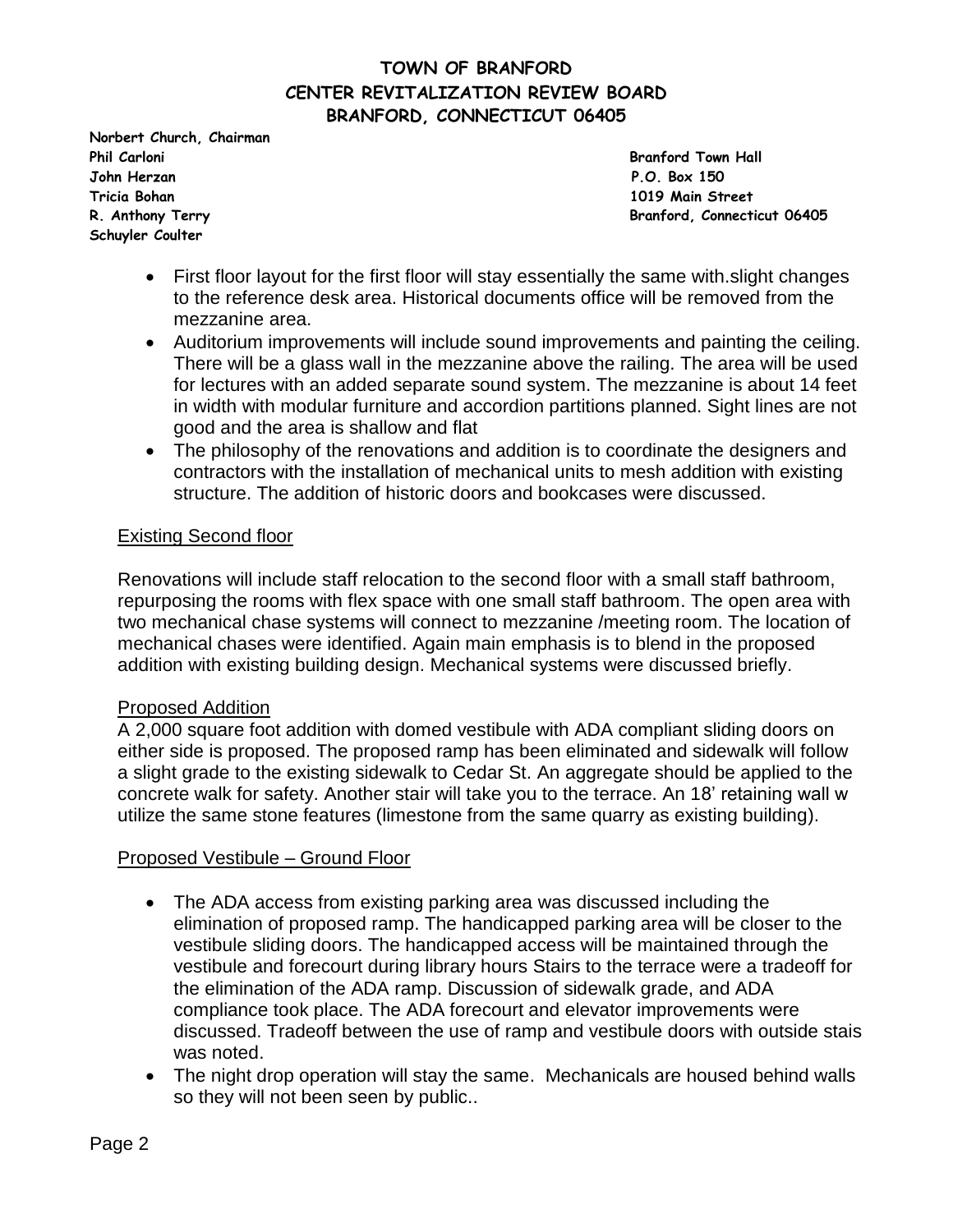**Norbert Church, Chairman Phil Carloni Branford Town Hall John Herzan P.O. Box 150 Tricia Bohan 1019 Main Street Schuyler Coulter** 

**R. Anthony Terry Branford, Connecticut 06405**

- The Board discussed the new openings to the existing building including windows and doors.
- The interior design of walls and soffits and circulation desk curvature were designed to contrast with the cold stone feel of the exposed stone façade. The existing façade will be repointed and cleaned. Discussion of ceiling, soffits, walls with red oak hardwood trim inside the vestibule and depth of the wood reveal was discussed in depth. The focus of the interior vestibule was discussed in detail.
- Discussion of the use of alcove, toilet rooms, long bench, exposed stone façade, wall reveals and soffit joins and thickness along with the use of solid countertops was discussed in depth.

#### Terrace Design

- Rails, window treatment, stairs, walkway surface (pavers or colored pavement) were also discussed. There was further discussion on the parapet wall around the "lower" roof terrace. There will be electric service on the terrace which may need a master control switch.
- Lighting improvements include two new decorative pole lamps.
- Two doors to the terrace will exist. The terrace will include table chairs and wifi.
- Flooring was discussed including color of the 2 foot square pavers proposed..
- Discussed parapet corners and railings.
- Stainless steel handrails with LED strips should not exceed 900 lumens and conform to the zoning regulations

#### **Materials**

- Limestone consistency. The entire building limestone will be sourced from the same Tennessee quarry which produced limestone for the original Blackstone Library.
- Windows will be aluminum. Jams will be metal. The frames will be white. The windows will attempt to match double hung windows in the existing building.
- Pre patina copper for the vestibule dome and window frames was discussed in depth. Matching the main building dome with addition vestibule dome and windows was discussed in depth.
- Green band above the two windows was discussed along with rectangular size of the windows. The windows are designed to match the dome with pre patina copper which was discussed in depth. Pre patina use versus bright copper was discussed in depth including time to naturally weather, visibility and color change.
- Vestibule metal framed windows and use of bands above windows was discussed in depth.